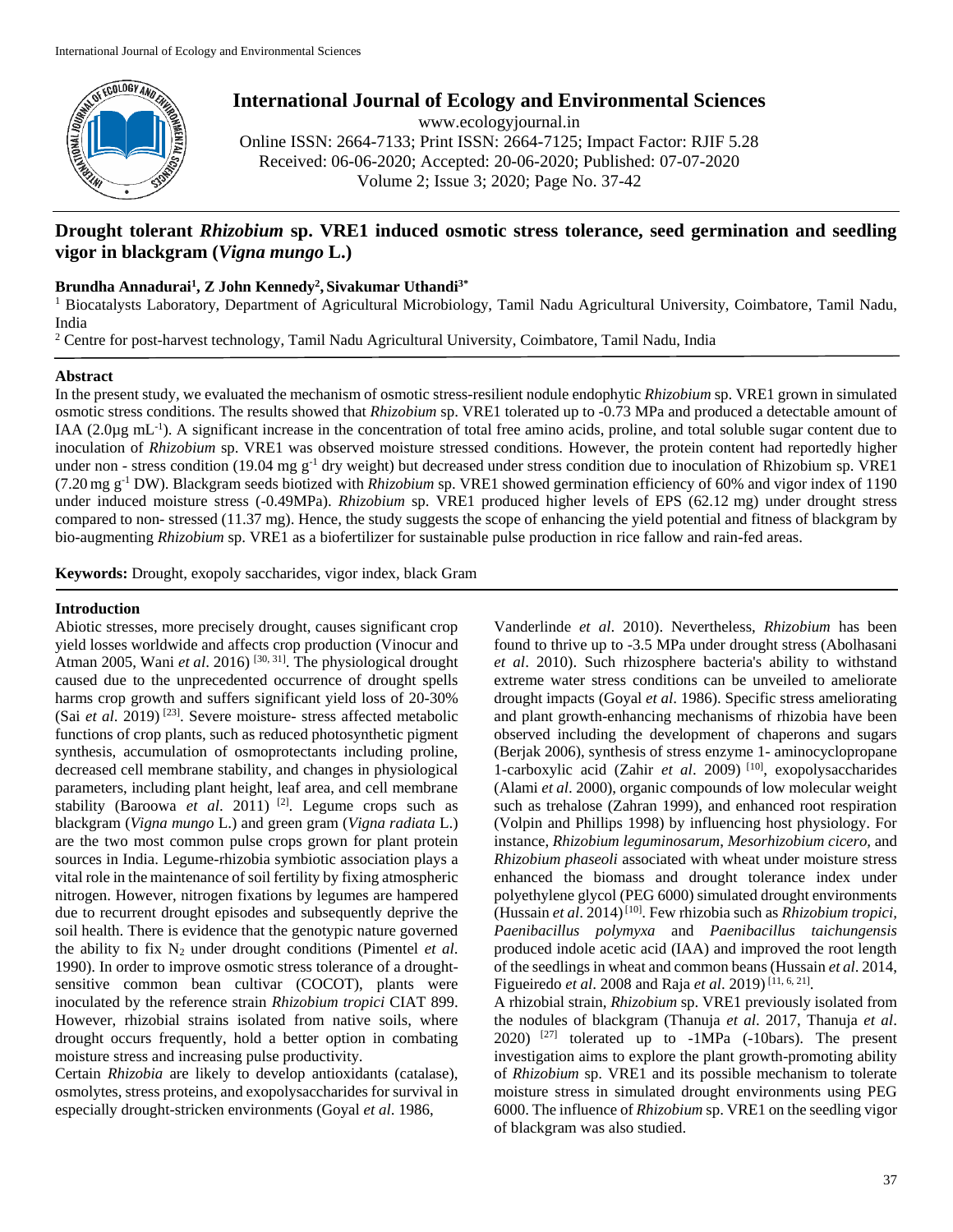# **Materials and Methods Inoculum preparation**

*Rhizobium* sp. VRE1 (Acc. No. MF133350), used in the present investigation, was obtained from Biocatalysts lab, Department of Agricultural Microbiology, Tamil Nadu Agricultural University, Coimbatore. The strain was maintained in yeast extract mannitol agar (YEMA) and grown in 100 ml Tryptone yeast extract (TY) broth. The inoculated flasks were incubated at 28 °C in a rotary shaker for 2-3 days until the logarithmic phase  $({\sim 1 \times 10^9}$  viable cells  $mL^{-1}$ ) (Woomer *et al.* 2011)<sup>[32]</sup> and the desired population was ensured prior to seed biotization (Thanuja et al. 2020)<sup>[28]</sup>.

# **Quantification of IAA by** *Rhizobium* **sp. VRE1 under simulated osmotic stress**

TY broth containing L - Tryptophan (0.2%) was prepared at 25% (- 0.73 bars) level of PEG 6000 and inoculated with *Rhizobium*  sp. VRE1. The pH was maintained at 7.0 and incubated at 28 ˚C under shaking condition (125 rpm) for 7 d. Two mL of cell-free extract collected by centrifuging at 10,000 rpm for 20 min was mixed with two drops of orthophosphoric acid (0.1mM) and 4 mL of Salkowski reagent (1 mL of 0.5 M FeCl<sub>3</sub> in 50 mL of 35%) perchloric acid). The mixture was incubated at room temperature for 30 min, and the OD value was measured at 535 nm (Gordon and Paleg, 1957)<sup>[8]</sup>. Uninoculated Tryptone yeast extract medium served as control.

# **Adaptive mechanisms of** *Rhizobium* **sp. VRE1 under** *in-vitro* **osmotic stress**

# **Total free amino acids**

An aliquot of 0.1 mL of culture supernatant prepared above was added with 1 mL of ninhydrin reagent and mixed well. The volume was made up to 2 mL with water and boiled in a water bath for 20 min. Five mL of diluent (Equal volumes of water and n-propanol) was added while still on the water bath. After 15 min of boiling, the tubes were cooled under running tap water and the absorbance of the purple color against a reagent blank (0.1 mL of 80% ethanol instead of extract) at 570 nm (Green filter) was measured. The standard curve was prepared from leucine by pipetting out  $0.1 - 1.0$  mL (10 - 100 µg range) of working standard (Moore and Stein, 1948)<sup>[17]</sup>.

#### **Total proline content**

Free proline accumulation was determined in the culture supernatant according to the method of Bates *et al.* (1973)<sup>[3]</sup>. Exactly 2 mL of supernatant was added with 2 mL of glacial acetic acid and ninhydrin and mixed well. It was then placed in a boiling water bath for 1 h, and then the reaction was terminated by placing on an ice bath. Four mL of toluene was added and mixed vigorously for 20-30 sec. The chromophore (toluene) layer was aspirated and warmed to room temperature. The absorbance of red color was measured at 520 nm against a reagent blank. The amount of proline in the sample was calculated using a standard curve prepared from pure proline (range 0.1-36 µm) and expressed on a dry weight basis.

#### **Total sugar content**

*Rhizobium* sp. VRE1 cells were centrifuged at 6000 rpm for 5 min and boiled at  $60^{\circ}$ C in a water bath with a mixture of Methanol: Chloroform (4:1 v/v) for 15 min and centrifuged at 10,000 rpm for 15 min. The supernatant was used for the

quantitative estimation of sugars by the method described by Dubois *et al.* (1956)<sup>[5]</sup>. To 1 mL of sample solution  $(0.2 \text{ mL})$ supernatant  $+9.8$  mL water), 1 mL of phenol, and 5 mL of 96% sulphuric acid was added and shaken well. After 10 min, the contents were shaken in the tubes and placed in a water bath at 25-30 °C for 20 min. The color was measured at 490 nm using a UV spectrophotometer.

#### **Total protein content**

Pellets of non-stressed and moisture stressed cultures were suspended and washed in  $0.02$  M MgCl<sub>2</sub>, followed by sterile distilled water. Each time the cells were obtained by centrifugation at 6000 rpm,  $4^{\circ}$ C for 15 min. The pellets were resuspended in 500 mL lysis buffer (Bangalore Genei, India) and incubated for 30 min at room temperature. Finally, extracts were centrifuged at 10,000 rpm for 15 min at 4  $\rm{°C}$ , and the supernatant was used for the estimation of protein content by the Bradford method (1976).

#### **Exopolysaccharide production**

Exopolysaccharide (EPS) produced by *Rhizobium* sp. VRE1 under induced moisture stress (25% PEG) was analyzed and compared with non-stressed conditions. EPS was extracted periodically in cultures grown in TY with PEG 6000 (-1 MPa stress) (15DAI) by centrifugation at 20,000 g for 25 mins, and resultant supernatant was obtained. The pellet was washed twice with 0.85% KCl for complete extraction of EPS. Using Bradford method (1976), protein content in the supernatant was determined. Then the collected supernatant was filtered through nitrocellulose membrane (0.45 µm) and dialyzed against sterile distilled water at 4 ˚C. Dialyzate was obtained by centrifugation at 2000 g for 30 mins. In order to eliminate the presence of insoluble material, the supernatant was mixed with 3 volumes of ice-cold ethanol (absolute alcohol) and kept overnight at 4 ˚C for precipitation. EPS precipitated was obtained by centrifugation at 10,000 g for 15 mins. Then the precipitate was dissolved in 1 mL of sterile distilled water. The total carbohydrate present in the EPS was determined based on the method described by Dubois *et*  al. (1956)<sup>[5]</sup>. EPS produced by *Rhizobium* sp. VRE1 was detected using FT-IR (FT-IR 6800 JASCO, Japan), and the functional groups analyzed from the FT-IR spectral bands in the spectral range between (400-4000 cm<sup>-1</sup>).

#### **Seed biotization**

Blackgram seeds (var. VBN6) obtained from (National Pulses Research Centre, Vamban - 622 303, Pudukottai district, Tamil Nadu) were surface sterilized in  $0.1\%$  HgCl<sub>2</sub> for 2 min and rinsed five times with sterile water. The seeds were then treated with overnight grown cultures of *Rhizobium* sp. VRE1 (10<sup>9</sup> CFU ml<sup>-</sup> <sup>1</sup>). Similarly, blackgram seeds treated with sterile water served as control. *Rhizobium* sp. VRE1 treated seeds were placed on a filter paper in Petri dishes, moistened with (0, 10, 15, 20% of PEG 6000) corresponding to the osmotic potentials of 0, -0.05, -0.14, -0.29, -0.49 MPa. The Petri plates were sealed with parafilm to prevent evaporation and incubated at room temperature (28±2 <sup>o</sup>C). Germination percentage was assessed after 72 hrs calculated using the standard formulae (Praveen Kumar et al. 2015)<sup>[20]</sup>.

"Germination % =Number of seeds germinated/ Number of seeds placed  $\times$ 100" he seed vigor index was examined after five days of incubation according to the formula based on the product of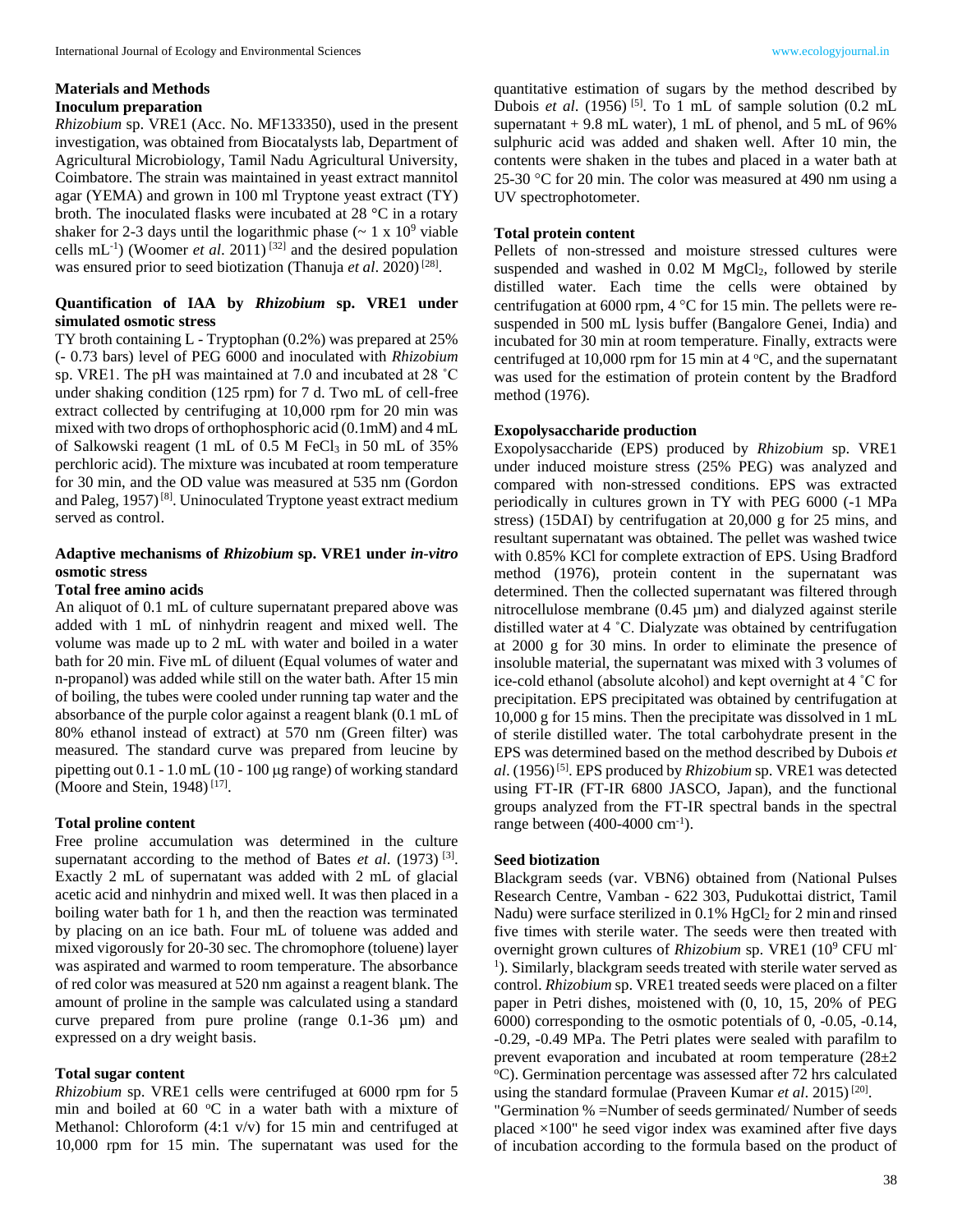germination (%) and seedling length (cm) (Muscolo *et al*. 2014) [18] .

#### **Statistical analysis**

All data were statistically analyzed in Microsoft Excel and addin with XLSTAT Version 2016.04.325250 (XLSTAT, 2010). Significant differences among the treatments were statistically analyzed using analysis of variance (ANOVA) and Duncan's Multiple Range Test (DMRT) at *p* < 0.05 significance level.

### **Results**

# **IAA production by** *Rhizobium* **sp. VRE1 under simulated moisture stress**

In the present investigation, the osmotic stress-tolerant *Rhizobium* sp. VRE1 was evaluated for IAA production under a simulated drought stress using PEG 6000 ( $\psi$  of -0.29, -0.49 and -0.73 MPa). The results revealed that osmotic stress significantly affected the IAA production of *Rhizobium* sp. VRE1 and it ranged from 8.14  $\mu$ g.ml<sup>-1</sup> to 2  $\mu$ g. mL<sup>-1</sup> (Fig.1). However, at 25% PEG (-0.73MPa) concentration, IAA production of 2.0  $\mu$ g. mL<sup>-1</sup> was observed. It was also observed that IAA production declined with an increasing osmotic stress intensity.

# **Biochemical insights of osmotic stress resilience in** *Rhizobium* **sp. VRE1**

Sugars and free amino acid production by the osmotolerant bacterial strain *Rhizobium* sp. VRE1 were determined under osmotic stressed conditions. The total soluble sugars and total free amino acids were significantly increased in all stress levels (ψ of -0.29, -0.49, and -0.73 MPa PEG 6000). At higher stress intensity of 25% (-0.73 MPa) total soluble sugars and free amino acids of 21.23  $\mu$ mol g<sup>-1</sup> DW and 25.20  $\mu$ mol g<sup>-1</sup> DW of were observed, respectively. On the other hand, the protein content of VRE1 was reduced under osmotic stress irrespective of the stress intensity. The protein concentration of the *Rhizobium* sp. VRE1 grown under PEG induced stress conditions, registered 7.20 mg protein  $g^{-1}$  at 25% (- 0.73 MPa). However, at 20% (-0.49 MPa) PEG 6000, the protein content was slightly reduced (6.62 mg protein g-1 ), and at lower osmotic stress *i.e*. 15% (-0.29 MPa) PEG 6000, protein content was  $(5.27 \text{ mg protein g}^{-1})$ . The protein content was greatly increased under non-stress condition (NS) condition when compared to moisture-stress induced condition. Likewise, under osmotic stress conditions, *Rhizobium* sp. VRE1 produced a conspicuous amount of osmolytes. In the present study, proline was observed maximum at 25% PEG (14.20 µmol  $g^{-1}$  DW). Proline content found to be increased with the increase in PEG concentration, while at non-stress conditions, it was lesser compared to the moisture-stress environment (Table 1).

# **Exopolysaccharide production by osmotic stress-resilient**  *Rhizobium* **sp. VRE1**

*Rhizobium* sp. VRE1 produced EPS of 62.12 mg at moisture stress-induced condition (25% PEG). On the contrary, the EPS production was comparatively very low (11.37 mg) under nonstress conditions (Table 1). FTIR absorption spectra of exopolysaccharides produced by *Rhizobium* sp. VRE1 is presented in Fig 2. The major absorption peaks observed in the ranges between 4000 and 3500 cm<sup>-1</sup>, 3000 and 2500 cm<sup>-1</sup>, 2000 and  $1500 \text{ cm}^{-1}$ ,  $1000$ , and  $500 \text{ cm}^{-1}$ . The wavenumbers were recorded between 5, 10, and 15- day intervals of both stress and

non-stress conditions. The wavenumbers 3900.84 cm<sup>-1</sup>, 2652.06 cm<sup>-1</sup>, 2530.53 cm<sup>-1,</sup> and 1200.94 cm<sup>-1</sup> represents the alkanes functional group due to  $CH<sub>3</sub>/CH<sub>2</sub>/CH$  stretching, C-H stretch of aldehyde group and C-O stretch of alcohols group, respectively. The same functional groups were also observed during 15 DAI in *Rhizobium* sp. VRE 1 grown in simulated osmotic stress. Other functional groups corresponding to the wavelengths such as 1514.41, 1276.93, 1100.23, 1023.12, and 421.20 cm-1 under nonstressed environments represents ketone group due to C=O stretch, amine group due to NH<sup>2</sup> scissoring, C-N stretching, C-O stretching, and O-H bending respectively.

# **Germination percentage and vigor index of blackgram seeds under** *in-vitro* **simulated drought stress**

Considerable reduction in seed germination was observed as the concentration of PEG increased i.e., (0, 5, 10, 15, and 20%). Howbeit the effect of PEG was significantly reduced by treating the blackgram seeds with *Rhizobium* sp. VRE1. At -0.05 MPa (5% PEG infusion), the seeds treated with VRE1 showed 90% germination efficiency and vigor index of 3150. Nonetheless at higher stress intensity of 0.49 MPa (20% of PEG infusion) VRE1 sustained 60% of germination efficiency and showed a vigor index of 1190 when compared to uninoculated control (Table 2).

# **Discussion**

# *Rhizobium* **sp. VRE1 protects blackgram under induced moisture stress by producing IAA and osmolytes**

Abiotic stress responsive increase in IAA production has been observed in *Azospirillum brasilense* (Malhotra and Srivastava 2008)<sup>[16]</sup>. In contrast, (Sandhya et al. 2010)<sup>[24]</sup> reported deferred expression of different PGP traits such as P-solubilization, production of phytohormones - IAA, gibberellic acid and cytokinins under osmotic stress conditions as compared to nonstressed conditions. Osmotolerant bacterial strains exhibited better PGP activities under osmotic stress conditions as compared to the bacterial strains, which were susceptible to osmotic stress (Vejan *et al*. 2016). Likewise, in our present study, PEG 6000 treated (-0.05, -0.14, -0.29, -0.49, and 0.73 MPa of osmotic potential) *Rhizobium* sp. VRE1 showed a considerable reduction in IAA level at the stressed condition.

The present study also reported a gradual increase in proline and total soluble sugars under different levels of osmotic stress. However, the proline and total soluble sugar content showed a significant increase over un -inoculated control. The results of the study suggested that the accumulation of proline and compatible solutes under moisture stress guard the plants against osmotic stress, by maintaining the redox homeostasis through stabilizing membrane proteins, and ROS scavenging (Garcia *et al*. 2017).

Rhizobacteria of the genera *Bacillus*, *Pseudomonas*, and *Acinetobacter*, amongst others, are effective in conferring abiotic stress tolerance to plants and withstand harsh environmental conditions due to their EPS producing abilities. In the study of Sandhya et al. (2009)<sup>[25]</sup>, *Pseudomonas putida* GAP-P45, when inoculated on sunflower plants under drought stress, produced high levels of EPS (63.30). Likewise, in the present investigation, FT-IR spectra of EPS revealed significant wavenumbers that coincides with the functional group of polysaccharides. Hence, the *Rhizobium* sp VRE1 produced EPS in response to induced osmotic stress, as previously reported by Sah et al. (2016)<sup>[22]</sup>.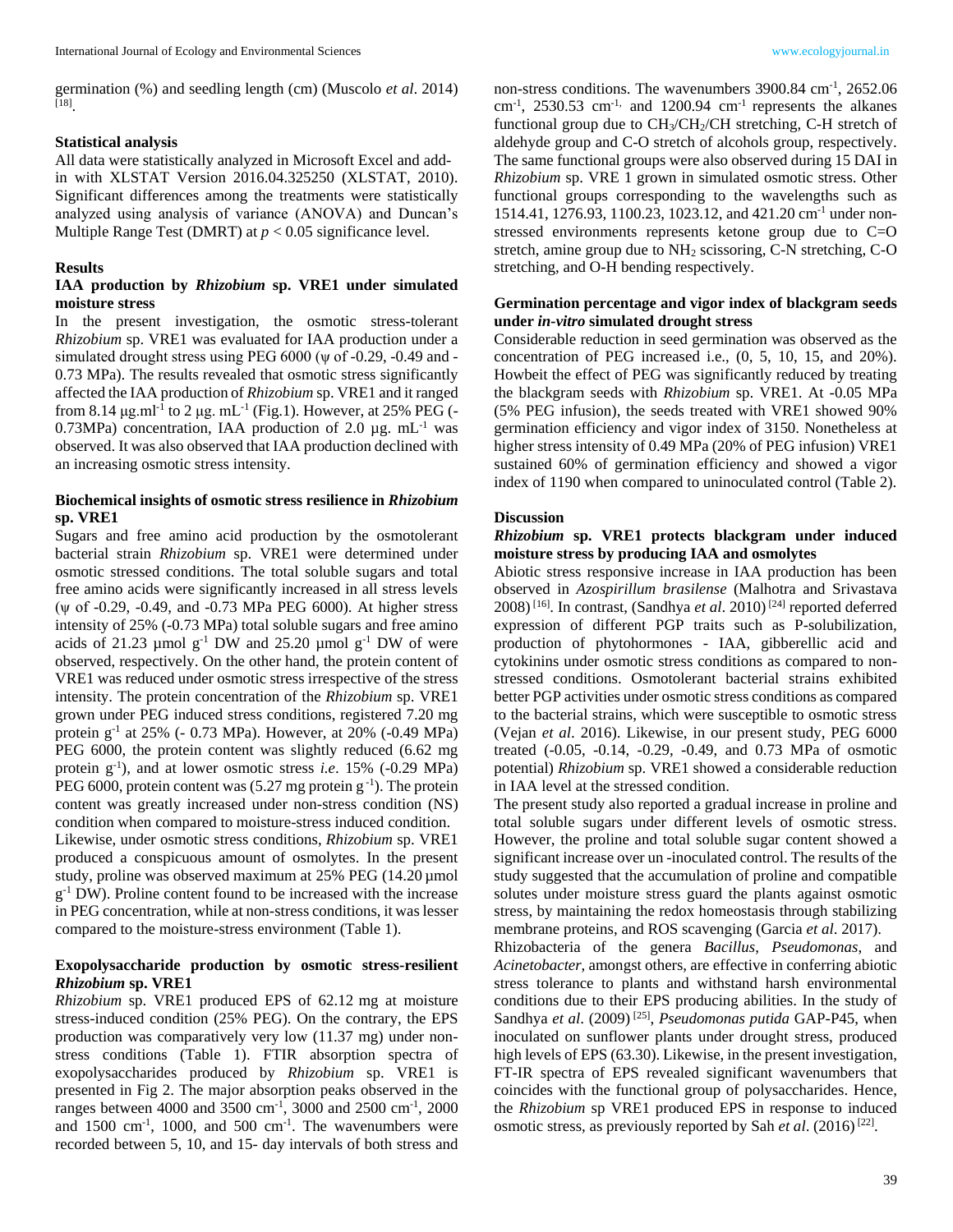# **Seed biotization of** *Rhizobium* **sp. VRE1 improves germination, seedling vigor of blackgram**

In the present investigation, biotization of blackgram seeds with *Rhizobium* sp. VRE1 enhanced the germination percentage under induced moisture stress conditions. Seed priming with plant growth-promoting microbial inoculants significantly promoted the seed germination and seedling establishment under moisture stress (Kalita *et al.* 2015)<sup>[12]</sup>. In the present study, initiation of the germination was uniform among the treatments (Table 2). However, at higher PEG concentration, the germination was reduced considerably compared to their respective controls. On exposure to sudden moisture stress of -0.27 MPa, reduction in

seed germination was recorded, whereas control seeds registered 100% seed germination after 2 days after sowing. A drastic reduction in germination percentage was observed on exposure to osmotic potential of - 0.46 MPa (20% PEG 6000). In general, the seeds primed with inoculum of *Rhizobium* sp. VRE1 significantly improved the germination percentage over uninoculated control under induced moisture stress. Similar to the findings of Sun *et al*. (2010) [26], where priming seeds with moisture stress-tolerant plant growth-promoting microbial inoculants accelerated the glucose metabolism of seeds imposed with moisture stress (Kanchiswamy *et al.* 2015)<sup>[13]</sup>.

**Table 1:** Biochemical adaptations of *Rhizobium* sp. VRE1 under induced moisture stress

|                                                 | Non-stress (NS)                                                 | Drought stress (DS)          |  |                                                                                           |                |  |
|-------------------------------------------------|-----------------------------------------------------------------|------------------------------|--|-------------------------------------------------------------------------------------------|----------------|--|
| <b>Parameters</b>                               | Un - inoculated control $ $ Control $(0\%)$   15% PEG   20% PEG |                              |  |                                                                                           | <b>25% PEG</b> |  |
| Proline ( $\mu$ mol $g^{-1}$ DW)                | $3.81 \pm 0.89$ <sup>e</sup>                                    | $7.30 + 1.03d$               |  | $9.21 \pm 0.98$ c   12.19 $\pm$ 0.32 <sup>b</sup>   14.20 $\pm$ 0.21 <sup>a</sup>         |                |  |
| Total soluble sugars ( $\mu$ mol $g^{-1}$ DW)   | $10.20 + 1.11$ <sup>e</sup>                                     | $12.54 + 0.97$ <sup>cd</sup> |  | $14.29 \pm 2.32$ <sup>c</sup> $16.62 \pm 1.76$ <sup>b</sup> $21.23 \pm 2.13$ <sup>a</sup> |                |  |
| Protein (mg $g^{-1}$ DW)                        | $19.04 + 2.32^{\text{a}}$                                       | $5.23 + 0.32$ <sup>d</sup>   |  | $5.27 \pm 0.65$ <sup>d</sup> 6.62 $\pm 0.12$ <sup>c</sup> 7.20 $\pm 0.33$ <sup>b</sup>    |                |  |
| Total free amino acids ( $\mu$ mol $g^{-1}$ DW) | $8.45 + 0.67$ <sup>d</sup>                                      | $12.21 + 1.21$ °             |  | $19.35 \pm 2.09^{\circ}$ $22.25 \pm 2.13^{\circ}$ $25.20 \pm 1.87^{\circ}$                |                |  |
| Exopolysaccharides (EPS)                        | $11.37 + 0.03d$                                                 | $15.62 + 0.30d$              |  | $40.21 \pm 0.75$ ° 50.26 $\pm 1.60$ <sup>b</sup> 62.12 $\pm 2.06$ <sup>a</sup>            |                |  |

Values are mean (±standard error) (n=5) and values followed by the same letter in each column are not significantly different from each other on the observation day as determined by DMRT ( $p \le 0.05$ ).

**Table 2:** Germination percentage and vigor index of blackgram seeds under moisture - stress condition

| Germination attributes   Un inoculated Control |      | <i>Rhizobium sp. VRE1</i>                     |      |      |      |       |  |
|------------------------------------------------|------|-----------------------------------------------|------|------|------|-------|--|
|                                                |      | Control 0% PEG 5% PEG 10% PEG 15% PEG 20% PEG |      |      |      |       |  |
| Germination %                                  | 98   | 100                                           | 90   | 88   | 68   | 60    |  |
| Vigor Index                                    | 4130 | 4245                                          | 3150 | 1458 | .291 | ' 190 |  |



**Fig 1:** IAA production of *Rhizobium* sp. VRE1 under moisture - stressed condition at different PEG 6000 concentrations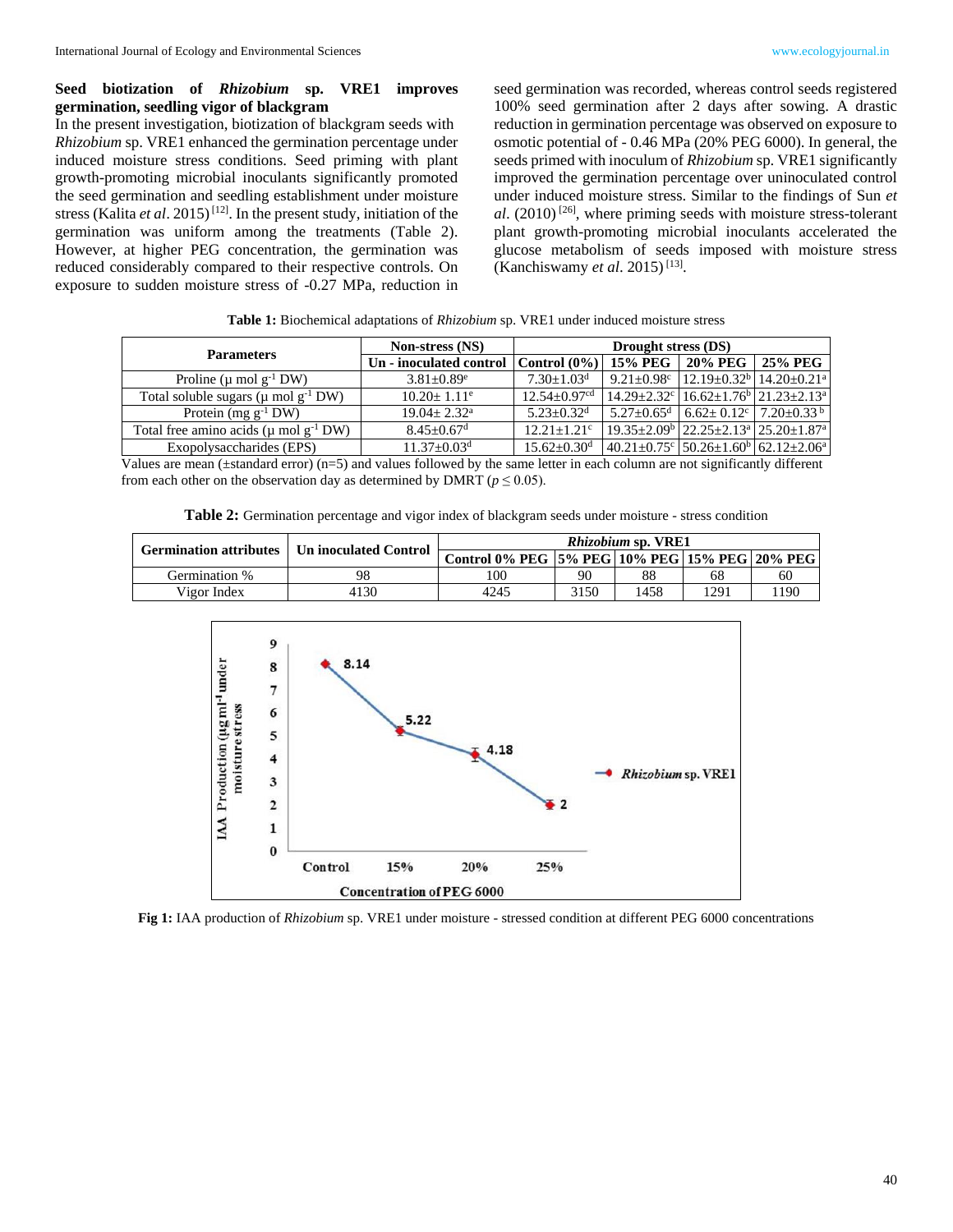

**Fig 2:** FT-IR spectra of the EPS from *Rhizobium* sp. VRE1 on induced moisture stressed conditions at a different time interval. RS 5 - *Rhizobium* sp. VRE1 stress at 5 days intervals; RNS 5 - *Rhizobium* sp. VRE1 under non - stress at 5 days intervals; RS 10 - *Rhizobium* sp. VRE1 stress at 10 days intervals; RNS 10 - *Rhizobium* sp. VRE1 under non - stress at 10 days intervals; RS 15 - *Rhizobium* sp. VRE1 stress at 15 days intervals; RNS 15 - *Rhizobium* sp. VRE1 under non - stress at 15 days intervals

#### **Conclusion**

The present study concludes, that the inherent ability of Rhizobium sp. VRE1 to tolerate increased osmotic potential is another paradigm in legume-rhizobia symbiosis. Further, the plant growth-promoting traits under a stressed environment may offer ample scope for an inexpensive, eco-friendly, and promising bio-inoculant to mitigate drought, especially in the rain shadow and rain-fed areas.

# **Acknowledgments**

The Ministry of Human Resource Development, Government of India, financially supported this research through MHRD-FAST-CoE (F.No.5-6/2013-TSVII) sanctioned to SU. We acknowledge Professor and Head, Pulse Research Institute, Vamban, for offering quality seed materials.

**Conflict of Interest**: The authors declare no conflict of interest.

### **References**

- 1. Barea JM. Future challenges and perspectives for applying microbial biotechnology in sustainable agriculture based on a better understanding of plant-microbiome interactions. Journal of Soil science and Plant Nutrition, 2015; 15:261- 282.
- 2. Baroowa B, Gogoi N. Effect of induced drought on different growth and biochemical attributes of blackgram *(vigna mungo l.)* and green gram *(Vigna radiata L.)*. Journal of environmental research and development. 2018; 6(3):112- 121.
- 3. Bates LS, Waldren RD, Teare ID. Rapid determination of free proline for water stress studies. Plant Soil, 1973; 39:205- 207.
- 4. Bradford M. A rapid and sensitive method for the quantitation of microgram quantities of protein utilizing the

principle of protein-dye binding. Anal Biochem, 1976; 72:248-258.

- 5. Dubois M, Gilles KA, Hamilton JK, Rebers PA, Smith F. Colorimetric methods for determination of sugars of related substances. Anal Chem, 1956; 28:350-356.
- 6. Figueiredo MVB, Burity HA, Martinez CR, Chanway CP. Alleviation of drought stress in common bean (*Phaseolus vulgaris* L.) by co- inoculation with *Paenibacillus polymyxa* and *Rhizobium tropici*. Applied Soil Ecology, 2008; 40:182- 188.
- 7. García JE, Maroniche G, Creus C, Suárez-Rodríguez R, Ramirez-Trujillo JA, Groppa MD, *et al*. In vitro PGPR properties and osmotic tolerance of different *Azospirillum* native strains and their effects on growth of maize under drought stress. Microbiological Research, 2017; 202:21-29.
- 8. Gorden SA, Paleg LG. Quantitative measurements of indole acetic acid. Physiol Plantarum, 1957; 4:24-27.
- 9. Gurumurthy S, Sarkar B, Vanaja M. Morpho-physiological and biochemical changes in black gram (*Vigna mungo* L. Hepper) genotypes under drought stress at flowering stage. Acta Physiol Plant, 2019; 41:42-50.
- 10. Hussain MB, Zahir ZA, Asghar HN, Asghar M. Can catalase and exopolysaccharides producing rhizobia ameliorate drought stress in wheat? Int J Agric Biol, 2014; 16:3-13.
- 11. Hussain MB, Zahir ZA, Asghar HN, Asghar M. Exopolysaccharidesproducing rhizobia ameliorate drought stress in wheat. Int. J Agric. Biol, 2014; 16:3-13.
- 12. Kalita M, Bharadwaz M, Dey T, Gogoi K, Dowarah P, Unni BG, *et al*. Developing novel bacterial based bio-formulation having PGPR properties for enhanced production of agricultural crops. Indian Journal of Experimental Biology. 2015; 53(1):56-60.
- 13. Kanchiswamy CN, Malnoy M, Maei ME. Chemical diversity of microbial volatiles and their potential for plant growth and productivity. Frontiers of Plant Science, 2015; 6:151-165.